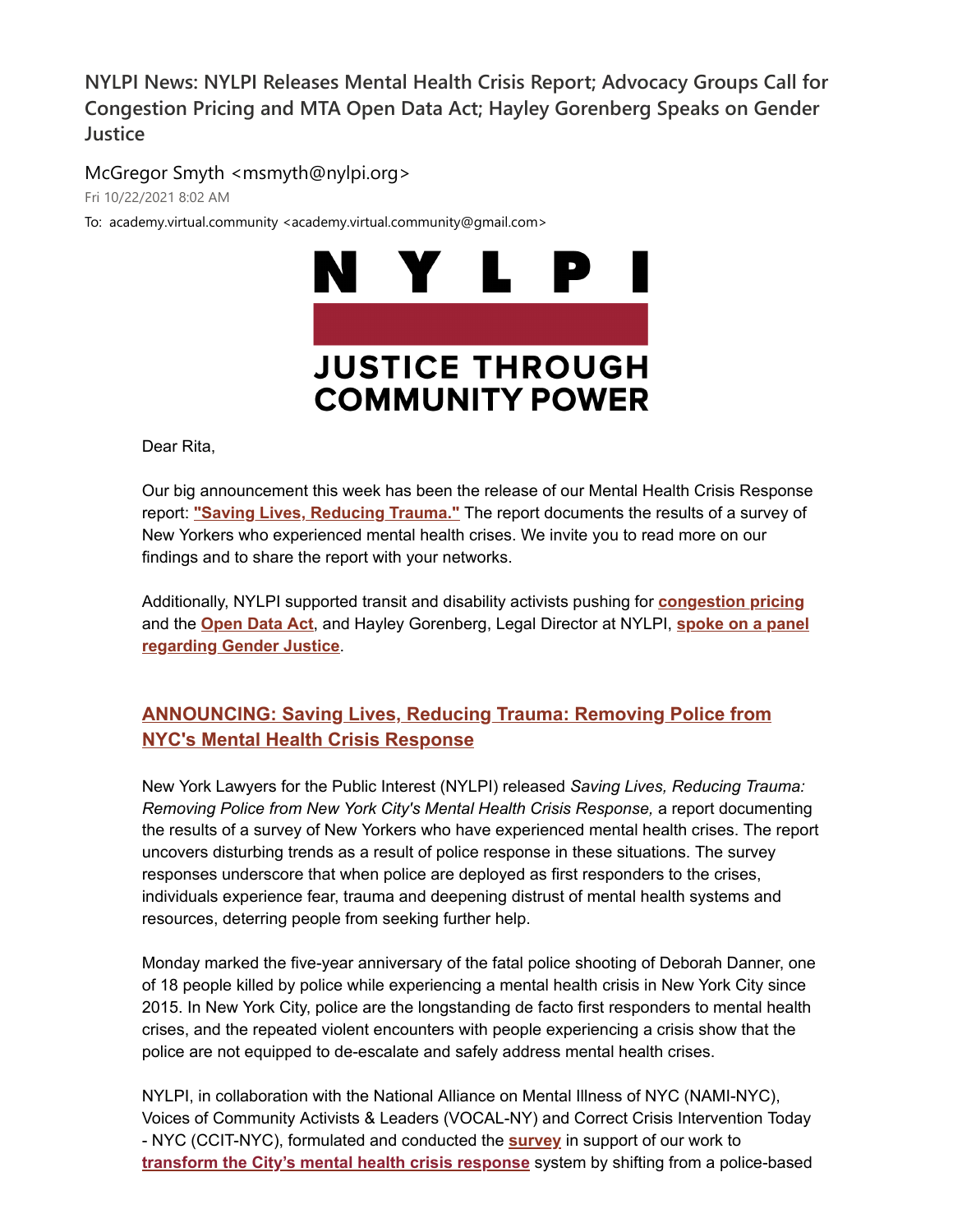response to health professionals and trained peers (those with lived mental health experience).

Read the full report **[here](https://nam02.safelinks.protection.outlook.com/?url=https%3A%2F%2Fu1584542.ct.sendgrid.net%2Fss%2Fc%2FatcYNHk4Eh2YdGnwBh-YDNsp4_aJNG3Gz1fmg6du36CzuCXLlQnqopPRG-23aIWTzYswBzvDdS3lUgznOTBT6Tadx7dlZ0aiOrG9egVn9kmFMrsRPHPuekQMY_Sgy4Bi9x1fvwqO0TinLaEArkG3NphxKJUJDnW7ATRgidWDPUBNqjuik9UQij4HuXsBIymC3iYOc5ZLwLfGVYJu4HGV0ITZkZIPWQanxhbdnCK7GVlnW0AkXeCU0mThEMEPb7v7fvNtC9mUJ9v9SN9E2jk44UO_L9Vm3NknC0X-aKV3pUeUezDuEdCJL4EevFNVPrpyf1ebBMG36Url_ntewVNWwe8f6aajQ-015VD0S3-WbdbE7twhfTPM5zWDO5F2yX-p1ErHLJsI7-T9e7_8b0IOhO2k03SCjlZhGnfoMtp4eRHeE6vwhmwkAcqrRIqf-h-DHHa5kostHsEqwga11XmeWFOtqW5OFvo0osyBE888YU9hb-B1Ak42yF9CxARnN3bzkOIJNxksMIcgx_pWON6hEru_3CNXe1ooF2bAFiZV5rRN2zaD3Kx67ynTR6E6KynerePWKcKBPxz470tq_8J-RADclwPvvOwg9hccxd-S5ZSOb-x-HKyFBMHrjEb9DbRuaEVEidIqpc6E9IlHK2KpsMsuwQVCp5n1mXFRaYPEzuigc7uKClBzJcCzbL66RdxyytFXm1zMl-bC8dO2sae2pq9KvfhTTChAYnB_d8uccrLVYFY28k2vEIEWQExMCp_L%2F3gd%2FTB8d_DnkQjaR8FQpvc307w%2Fh10%2FTWz_GQ-TkxBeYITCsSdOieJ_vD98ZSNkCVY93WM_2w0&data=04%7C01%7Crmc277%40shp.rutgers.edu%7C0f7d74274b164f928f0608d99553c0ad%7Cb92d2b234d35447093ff69aca6632ffe%7C1%7C0%7C637705009566935785%7CUnknown%7CTWFpbGZsb3d8eyJWIjoiMC4wLjAwMDAiLCJQIjoiV2luMzIiLCJBTiI6Ik1haWwiLCJXVCI6Mn0%3D%7C3000&sdata=7AWpbc5oAq121mVdSBTTTFasoMmpGKZ77%2BbSitEtZlw%3D&reserved=0)**.

### **[Activists Rally for Congestion Pricing to "Save Our Elevators"](https://nam02.safelinks.protection.outlook.com/?url=https%3A%2F%2Fu1584542.ct.sendgrid.net%2Fss%2Fc%2FatcYNHk4Eh2YdGnwBh-YDO2rLUIhZr596VV3ZzAQrFWiOzBtCreDCOqTanGv55gW8uh1X6MyccVkXtd0rc4JcVGjxZ4vYLO4iUlsMxStD6JU5lmIUR4aMSo50a0SAbG75mnR_3XcDBY0m7joXmzn0baQeakMcdln5cQdEHdVLfzOmi2iVxELwqDkTlZ6sJTVUgh2KAMQlAahXwh09_B1lGoEqSabvGLpurtPDVzIBq6GicShKu9ION7B_2zvAO25nBy4MMigGlrdHgAaqJDmNqsDTikomAJCnisUA0d5IQ38GvMGahObTQ9rGdpabzXydktvuyX0OMprCV4JJSOVpOC441GUiP4v8NGAwgD45X5dYqJpKMK4Om0FgOs4NH_uYzRfiPq-_sbf9_fH68URJ_fcYO1i0johib9FyHv7FnROfg_Q9032p9-J2C7cKRIOOspkYEIhBe2sgEsvkXyC7gBugbgd_FXvk7Fax7aHzOYzc4y1Y2C5kOVgTXMw5Pxq28Kuzsy_PEzatm1TNu9O9kkMvzOnbhMZqbSPmMqvuc_t-TspoO2LnZb7yOt0XqJfSOYeQx26gpV1uowTILqLe07HiI3Cvr3E4rG2-v72xo53IJL4FdBxoAsU_D9MIm4YaH1usocape1hIsbcKFfZd45U9y1bAQw9QFx20ol103ZkXR8smebIFz7NikfJ1wDBpMRMSPONJm-T1v8hPK_U0sDu9_uQtU3icLAnBDja52w%2F3gd%2FTB8d_DnkQjaR8FQpvc307w%2Fh12%2FecPVnTDKIP64JkdLCprl6JF_sNsCLyeQ2m0aMuq7Wus&data=04%7C01%7Crmc277%40shp.rutgers.edu%7C0f7d74274b164f928f0608d99553c0ad%7Cb92d2b234d35447093ff69aca6632ffe%7C1%7C0%7C637705009566945757%7CUnknown%7CTWFpbGZsb3d8eyJWIjoiMC4wLjAwMDAiLCJQIjoiV2luMzIiLCJBTiI6Ik1haWwiLCJXVCI6Mn0%3D%7C3000&sdata=7q4ZHwGQRg0eh%2BrZwv01hZIX3didbN4RvBHayYh5bso%3D&reserved=0)**

On October 13, NYLPI joined **State Senator Andrew Gounardes**, **[Riders Alliance](https://nam02.safelinks.protection.outlook.com/?url=https%3A%2F%2Fu1584542.ct.sendgrid.net%2Fss%2Fc%2FPMP_L25VBKVGBHjQvlxj5e0gC2BEEh0rxaI1UjDi8G8bK7ZJuIxzfL-XGAFZFp8Ulwmpvao3N_KZgjLT1i9lqbGTFl-x1KyE1cZckAxqCuA8y1utdy_TLOR2ydtucnoOUQa20GZDwqLMEQraucAYR-y8o48qZX8KqnIr5uK90FgsA0qrjYjPupnhA_uOBueq_FQkdclrrXjNBp47x56zLGGIAoz1DtdJN_JJ70f4r7jIHgx3ypqUkL-QehWbKLENl_doZ36aJkNfdXKHboMJ97rDM-Q7GK7Xf7TCXRPV_NiZTP_njwYs-nOn_1sPqCIqOWlLhziwglwNGalTAj9zVTGKCkrs-yHINx7tmb0KbV39IQ_llvrwnDMTNEvqmSqJht4p48eIX2W6GpxwaxgEjRlP9hYurKOVRvOfbcIAczwVOETJoYvHWIx8xckREUIZIwwq1QnwLQdAKwe_UM34Yr_n3l5ROtbiYl6D5jMR9JAOqdMAdEmum6Tz6f_WNEaeCA2xYE6cX6onG_JLUTgLbxMy7SGGrCC1orBOg0ltGQ5Y_LXpMzpYunYxoRL45eOiWyPgbrQxawsBLS0HIvdcq5rO25zFzuiSf1cQTPz_ijVIbq-kKopyclkOi4SGQ1Ko8K9JFs1nkSvQ0V6vGnxs8A%2F3gd%2FTB8d_DnkQjaR8FQpvc307w%2Fh13%2FnHxCc2zzeDum5QMY_TaU4grxL8BcDApUmJkSijr7STU&data=04%7C01%7Crmc277%40shp.rutgers.edu%7C0f7d74274b164f928f0608d99553c0ad%7Cb92d2b234d35447093ff69aca6632ffe%7C1%7C0%7C637705009566955695%7CUnknown%7CTWFpbGZsb3d8eyJWIjoiMC4wLjAwMDAiLCJQIjoiV2luMzIiLCJBTiI6Ik1haWwiLCJXVCI6Mn0%3D%7C3000&sdata=1DIgc%2BuxXnAscXHzaWPi66eMwpZyvaUxtln%2B1%2B2R5mU%3D&reserved=0)**, **Tri-State Transportation**, **[Rise and Resist NYC](https://nam02.safelinks.protection.outlook.com/?url=https%3A%2F%2Fu1584542.ct.sendgrid.net%2Fss%2Fc%2FatcYNHk4Eh2YdGnwBh-YDAGnSBdcHkCNwxdX-cDQmVbqJQ9cBsUCay7oUQ3BOYkEX_ORDDaUoW3c6qUAx2CQPTcKvR95NLUUJrS36OHqIA2QR7UnuLT3OjPPFsnzhOy6zTme9hHqFX9kVTscj0H6VkaGehDswrTWIGrxZthmjLI8Ny3ENP5TACFy1FHy-2H39paHMNg30vUVhsfnAQraoRngbIMNfgwpcd25162oNpvRxHCrrljE2lGhzfZ64P-BHbAxgn_m2XIjejbmMMrwV9R9Km0vVqT4-tmtJrsECUcMK4PB32TtIkFWoROID8oApiZPcZ_WIJpZyB6YWpxZwgBHuyQaXy-eDNc8jOMLUgILb5gckt7QOnA6T90qd8r4z2OhGIxF02YhFLA8WrpSUlbReLsMNtKCgU80pXMD0ndy23050Ctf3JRseEumlUbc45uq9Vw39q9gNOcB1Nm5PbT_lO1gOWxetSC5uBuWLPeFyiPinkiR3gCXYq71iKGuTO08NFsM8GahBAwk_p4doAPW7CdkuJezPUuFqDezjJpecuCuRQTO9O_eGpQ1t0eT-FGzuAKezpR81mE7CHyssO7B2eX39L6bD-bgR3mdeZKQXF88F0fwPFoEr65mLUa2pQTBPzFKjGJrgl0jCAIZT6-c9Fa9SIYk4fjU-62yxcw%2F3gd%2FTB8d_DnkQjaR8FQpvc307w%2Fh15%2FkMqccjT0Hj6eNyHDhTdMwvf19s-yrqwwSafWQQ1O4U8&data=04%7C01%7Crmc277%40shp.rutgers.edu%7C0f7d74274b164f928f0608d99553c0ad%7Cb92d2b234d35447093ff69aca6632ffe%7C1%7C0%7C637705009566975621%7CUnknown%7CTWFpbGZsb3d8eyJWIjoiMC4wLjAwMDAiLCJQIjoiV2luMzIiLCJBTiI6Ik1haWwiLCJXVCI6Mn0%3D%7C3000&sdata=nlHfwZFdPm3%2BbccxHFh0BAllH8BWffh6Jg6wmTqB%2FE0%3D&reserved=0)**[, community members and other transit and](https://nam02.safelinks.protection.outlook.com/?url=https%3A%2F%2Fu1584542.ct.sendgrid.net%2Fss%2Fc%2Fr5OOqLG67LBKp1g2k40N5psUD9-AuaSVZDnibmYWTr7XE0L68_3LkH7Ctq6zh7TFPGJd5DRk1pYJaIdkdRIOtFVGkV8eOwCT9qdZ9Kx9nRtojRTP8TsTAbat5NqGPSmykTrnhoRuKchfvavQG2fw1jGAgvjI28hoBFZI_Gk7QnpPHOMjzmUOQb40c2GJyoL6dbyQCicN7OVEe12BFrIwRAaX9ElxUTWHRdxz0g9KXoPe4jqflsNvL9UMQfO_21b7r0r4KaiXwALBpmXb-lC3JKkI6RO238yyh2czfFmoKMrgWrGNN0iMm3EpEfrVXaBsc14a9p2mh-E0RX7EAQmm6buoC_HIaouPxqlXhT3V0l5ZYtQJt2D52IYokSwUDwVIx863Ygp1K_-Vp6i8KZSJaArfmojBX5IMBjqKZMFpM38AY3R27qWpv5cKcRxIyccB87BAr6nJq9A8JXOvIM0QAtG_XgD9FmNTke7pgs0n_YP695sNlgTnKW4_aXlP568zo11zVaTJ_3k_tPhUjD5JqZJF5MFtoVLQbtSjB4-PiVpa22Mqop9Emkd9wTpOsc4C-gtVf_qrnFhR8uwXVgpNopdOK-I_HUU5jKsA6ssJk8jM3XzcssuQ2sB3h-p4He3H2xuToLUFIVWAR57RwiApsA%2F3gd%2FTB8d_DnkQjaR8FQpvc307w%2Fh14%2F4eIJU7_9EeET1na5fsrQvGEpUxO8qR0VcDxvOB8LKc8&data=04%7C01%7Crmc277%40shp.rutgers.edu%7C0f7d74274b164f928f0608d99553c0ad%7Cb92d2b234d35447093ff69aca6632ffe%7C1%7C0%7C637705009566965665%7CUnknown%7CTWFpbGZsb3d8eyJWIjoiMC4wLjAwMDAiLCJQIjoiV2luMzIiLCJBTiI6Ik1haWwiLCJXVCI6Mn0%3D%7C3000&sdata=AwuJvLhHrEAyz0MTVzxSZ6%2FFKaKe8ERBX8Y0JY3Wx%2Bo%3D&reserved=0) disability advocates for a rally to Save Our Elevators!

The rally emphasized the current inaccessibility of the MTA and the urgent need to implement Congestion Pricing to fund improvements to infrastructure and disability access, as outlined by the MTA's Capital Plan.

**[Christopher Schuyler,](https://nam02.safelinks.protection.outlook.com/?url=https%3A%2F%2Fu1584542.ct.sendgrid.net%2Fss%2Fc%2FatcYNHk4Eh2YdGnwBh-YDB7vXk7eB9bEBiBesUNUTX2YlELWC7RmUTmwHH670B4tfiIz1iGajUhuCpDR1zEeOOQDQzTlqxlbQaYGjEuKGuqMPNvbnAF1wLRs5gbqITaxtdzK13AOE3oPnoqvfOib7dTvczAfsC_XwUyrUDD_HD38s4h04796-RTOkPubETWa21jGa8TpAA1GCNVopNMt1UbSKamUg76X9BdwpwVbDccIrWlHbsQpiMaRdzazXA0alOqiRmScW0cjochPuern4f2wQ1G2Vh2IgPbuhQDaGWGjb-8tjlHUz5Jebw-VoES_XoqOAfzo6mFymkv-Uso7L_ORMpypZ313XtTtx_dLO9v73ccBUtV18EX0WQz1LK0y7bqVwfVaRdUoQzb5n2c2D7skmRUskNRWRuuOEJkKwz8Lp63NLfPMkxnbJhwFoXs9oX3ZrJTOedg40qeEkSDvRel8NAYw6Po1WXljz8Sue8RI9D9c9bmLADh6_W-qvLTwwVmlQB1l0XOqzYfuZJJMqd-38-lz1dAlNUlR5B2VBE9VEpDVotXh3gkGxmYy5DgVhpaUpevgrPPZFLKN0housMp_mm3uSqz3hZyaL7AuCdc8Pc0wFYRFXHOu4Hqpgh_oWKvCSjPBvBx21t8i0c8RvqP0wSwjdUSBSJoSjImMljqQnisO6V8OD5c0VCFnYgrg%2F3gd%2FTB8d_DnkQjaR8FQpvc307w%2Fh16%2FQmPFb5ETrWSiSXoIhrNTYMrQSMdbQVtaBvHWk7i6ago&data=04%7C01%7Crmc277%40shp.rutgers.edu%7C0f7d74274b164f928f0608d99553c0ad%7Cb92d2b234d35447093ff69aca6632ffe%7C1%7C0%7C637705009566975621%7CUnknown%7CTWFpbGZsb3d8eyJWIjoiMC4wLjAwMDAiLCJQIjoiV2luMzIiLCJBTiI6Ik1haWwiLCJXVCI6Mn0%3D%7C3000&sdata=xMzusUQ7dlf16iTeIQ9fATN9hHBr3N0%2FgB%2FoCE9Vcis%3D&reserved=0) Senior Staff Attorney at NYLPI**, detailed the ways in which MTA stations fail to provide equal access to people with disabilities:

*"The Plan's proposal to make 70 stations accessible, and make improvements to 175 other stations, in accordance with the Americans with Disabilities Act, is long overdue. The subway system is inaccessible to scores of people with disabilities. Less than 30% of stations have elevators. Those that do are often out of service."*

Read Schuyler's full comments on **[our website](https://nam02.safelinks.protection.outlook.com/?url=https%3A%2F%2Fu1584542.ct.sendgrid.net%2Fss%2Fc%2FatcYNHk4Eh2YdGnwBh-YDNsp4_aJNG3Gz1fmg6du36CzuCXLlQnqopPRG-23aIWT8dYfOZUIHp55jrRcnA-BsjzTh6F8Ogr_9miMfBFfY0fG4sLXq9C0XaOBoWs5BEciDycDVbnHDFpUPLtOYuloDcZJhSDJm9vY7uw2ciDLyRHPeXr3pKumtsCCl7AVQIPgCwtKYl_4xF53bAXax7bZ9rj_2E4Qsf30onXQ6uG42nbYoe4clc3R6vzpAy1fqDGRGsMSAKJGr8etkK5jX2QOSdkJDfZglDJmA66umRcMW-zsALCUJcSMNPpQXnADrDhdEjFGPQfSLce8PFnUEiYmQuVPoX70I8-nnpJ1I-OqbSUwhaSsmU_dBmUl3Vi_FIshzJtKaQacQgMNbRCvi36x1q8Rg44oHV918CDys7-pymnSWOrheWD9ps08Mfje_t_v8M8NTZQ4VNG6bFPpZI1jwvx5xxPa_Bmw8BNZiyj7hpmpvKzQUp2D-zd1JjPtHNf6nyBwO9r0osTmQb8ogsDcS6GoQFB1FUC3o0AQaUGuUnsGd_GDkarz7_Wsruqt6g_W7qzE1SPt_YOJ1-AEkR09Be8kqcmhjD1iCMYccMvUw25F9fwHOx0WVmg9HwWC1aBaoL0l2cL3Dz1Ucv2XaZruJtd4nujaKsVzpxihGZEB5qlwytgbzn9iFOr3w1Y6wV-ccAENpbATn_ciBT5ZwYdtsigqSrd9fqqtA6VQVGfFp03jfutO4hP12zO8dwR3wiDp%2F3gd%2FTB8d_DnkQjaR8FQpvc307w%2Fh17%2FPIaXrPaY7xGjxpRGv78MFTrqIcht0ZL2f9nSs2l-k0o&data=04%7C01%7Crmc277%40shp.rutgers.edu%7C0f7d74274b164f928f0608d99553c0ad%7Cb92d2b234d35447093ff69aca6632ffe%7C1%7C0%7C637705009566985582%7CUnknown%7CTWFpbGZsb3d8eyJWIjoiMC4wLjAwMDAiLCJQIjoiV2luMzIiLCJBTiI6Ik1haWwiLCJXVCI6Mn0%3D%7C3000&sdata=7kZiNSltrtdz4oJ4IYTmQgu4wbyGUrnZy0KqJIpo59o%3D&reserved=0)**. Watch the Facebook Livestream of the rally **[here](https://nam02.safelinks.protection.outlook.com/?url=https%3A%2F%2Fu1584542.ct.sendgrid.net%2Fss%2Fc%2FA7GQnnr_XzUYyessq5BiRM3JjAb4eo1uFlbiu7mNhb2KQbN-MXeygpX723SEE-qSLkiuEC1OiGvt78aO-9IbY1XZaaNPM7YzYrNjW9yiycgzwE3R7tyGjguYJg500de6QKRZfE7pjbVlApympN-XOlsHlPLtxWnYrSHyjUbnBVfZGKiqqXxY4EwZ8RNYf0UsF6uUVVTmJJ-a8I9T1p512_Y9__2BI1_v90FNZAlt0DmVFKVlkXD8jrUigEBTvYWFR0L7FWM8Ti_Z__ctkSwgEMuWzT0q4Oo5r3-UzmSCZZKDJ6dnECG-comMpMC64FYPb5oSXuj-rYx4Dvw3_YhNk7xTtqw8eP4ZoZYgL-YeVviQrhXE0y6rIs3HiSP6wbaUN357ppC04vkK_R0XPc8ISkj_sAjjaT-Mik272C-SYiBg-07NePX_RYvaZS30hJYfv4Dh4nimNtIea4Da_i593KOctKe7tuzf_Ui2VKuzvuspShEgvi14eocfZ7whS3q9Oq5vzn5crz2VwVi-N8Dwcsbc6MHHCJbyN5XqvGL6QaVp9Cy_FhIm2NUOrgZTqSqiZHWXtOVAhatbJmsGd-2GZSd_MwEM6IL3qVuqAiAN9_TxHvfebImtV3Dhrli5RSVltJ8GM-rYLvX_YTVI5zXmwNX3ZLFxTzBiFbYr8v62mmI%2F3gd%2FTB8d_DnkQjaR8FQpvc307w%2Fh18%2F__OQssaOzmSymlpsmmviINSzdcWJNXiILKHFZME9nMQ&data=04%7C01%7Crmc277%40shp.rutgers.edu%7C0f7d74274b164f928f0608d99553c0ad%7Cb92d2b234d35447093ff69aca6632ffe%7C1%7C0%7C637705009566995534%7CUnknown%7CTWFpbGZsb3d8eyJWIjoiMC4wLjAwMDAiLCJQIjoiV2luMzIiLCJBTiI6Ik1haWwiLCJXVCI6Mn0%3D%7C3000&sdata=FWvbPve9a1zmatwYCnhUuZooi4vp6GkYL8v2mCerkVA%3D&reserved=0)**.

Find additional coverage of the rally at **[Brooklyn Daily Eagle](https://nam02.safelinks.protection.outlook.com/?url=https%3A%2F%2Fu1584542.ct.sendgrid.net%2Fss%2Fc%2FSVVf6UGddUySPN6znLYVWmOI5MVQzU4KkHcOKtKs6Q1ncFwZ3aVSwj4NiJNYmv6tmH1f8CyBkKjwzdd5V2Ulx8wWapHqiNVZ4Qnvz8tvXz_bd7pCD-2JQKXVTAYn-FxeA6uOO7AzTvSoC_uymGZ6M7DBpfUBw-ZDYByoZye7_u6gJc9XX3JGkzkAyZQJsORtEnWVqSTxKw6xAxAZVtii6j2D6DEjqXcsfqVZ7dzkmt8qz5cegAQVCRqq94u22jalN-4rp5kkZVSwHb5Vlfnw6B5FUPlTUSAf7bHFMnHW3iamcDg93yatlX_RehUXD6c4zf9OPuHMMlMcF0mahf6tLqkBxTW4VD6wr_DbockjRNF6K19Y29aV2cEm2nOhoee8mvh4u8cO2G5vdjAemfjz8PsI4tp47R71Y3vngBWPLVk1mMH9HDUhbwbglVQA9UQoe-sbs90J5M_9-Z_5vXev2zrlcIIaFLIDu07x2ubcZr9DB5LL0grz839Od3D1A9MtC8KlBaRLFwBM8KImxuL3VI6h5kt0UCWoLIFbdP4mYV0-iX0tGnw8FiDXf0ndfHQG7kf524czjacBIT64MsIzCk6gzPxa46dwE2riAZ2SOCMNQsjWzEwdJyhVF96euPMkUYCFtJwUtXHqBiZIiDMN1kaNVPD-cCT0srioqzzMvC2yxRSythIbqGey0g2mhJzpD6KqpOEOfeHgPYMBiGHQl0CqZO3ywXvk9xE93EnZlpe5CHmEiPsOMvXojERy_i3AmUDLtxs-wnoMRbOnezj240mwJo32lPqpXwQ2HZDwN9c%2F3gd%2FTB8d_DnkQjaR8FQpvc307w%2Fh19%2F6eZN_--C-ggsHzbKl8OHpYCqqnOMmIrGe6bkQ4KgpGs&data=04%7C01%7Crmc277%40shp.rutgers.edu%7C0f7d74274b164f928f0608d99553c0ad%7Cb92d2b234d35447093ff69aca6632ffe%7C1%7C0%7C637705009566995534%7CUnknown%7CTWFpbGZsb3d8eyJWIjoiMC4wLjAwMDAiLCJQIjoiV2luMzIiLCJBTiI6Ik1haWwiLCJXVCI6Mn0%3D%7C3000&sdata=eJIM65jjw5jRlPqmblbOlMiofXqsv5wWYN%2FCyHqkThA%3D&reserved=0)**, **[Bronx News 12](https://nam02.safelinks.protection.outlook.com/?url=https%3A%2F%2Fu1584542.ct.sendgrid.net%2Fss%2Fc%2FSVVf6UGddUySPN6znLYVWq6g-aDtCe3Y24whjU4JIog4M3murWklAMTpaNPyN109OOZOxU5Xm0PKrd3F6jNorknnknCTuqL2cwwmFKgHMqxxcQ9c_tIZgiYvvveSPbeX4ttSG8UCWr9zounkQK7U7idfpNEWCXkzWqW8x3N9F2Vmor4475xfehzWDs_OcEKSfetRPTr0EDBgow9t9Tlrr4cQvftXa4aPGajDx5Zuun5nzuOCs9XG7dDA7Vx12otJ8WLhziFb4j-UcB2NaHAhDzHOhRj1zddLrqTJA0QoBOAneNGf7JIP8_Opi5Z4ua4z9kNZ8jz5yOnyoQKYb7LDIuJIOYa5uPJfVQ17j86JuNTufjZ0WknhkaMMBYrTfuU86LNm28hWgKMxBD3mT0yK6oT2nSzHKBwt04l84Vu9bgwd0VnKpu0vjIBXgOg0vQW9JgqtiSUkgx-51AuGrQf_fijXW0lhtTi3BLTKyzSaTAHA9qQ88F64nLEnCQmZoLSEvSrgo8OSxA2U64pQeroEFOdT_Sfzy22HQct5zyheB1B8_zhxWOVg9ZQfHIh58UqE2EzYAvG-dUzr_57E90TaaMpezcyWUsA3T_Ym5SF9ksNjr_Gyh7O29Etaj31VH-IhqAzR7flKXNtLtw0Jvu8t-XuSLuW5N8ydVrWnfdFWic6iYVzZPzAyQh-nNW7pc0l-IaDu1FSoR3m1nRwNgokIoayqARQfeGVMGL06fqGJ0nkLtrYspMW6XdB9xNMCOZCbfgj-EvWX7HnJ_AOqi-2Yaw%2F3gd%2FTB8d_DnkQjaR8FQpvc307w%2Fh20%2Fa7mL1MQkJ7xKIQfNjZWIJGkxaOeqUrQQxIHCbBGuxSM&data=04%7C01%7Crmc277%40shp.rutgers.edu%7C0f7d74274b164f928f0608d99553c0ad%7Cb92d2b234d35447093ff69aca6632ffe%7C1%7C0%7C637705009567005485%7CUnknown%7CTWFpbGZsb3d8eyJWIjoiMC4wLjAwMDAiLCJQIjoiV2luMzIiLCJBTiI6Ik1haWwiLCJXVCI6Mn0%3D%7C3000&sdata=AlkYiH5Lg5PckRtJsJZ9sK1UjTIzWwcboRPAMGKjmyk%3D&reserved=0)**, and **[PIX 11](https://nam02.safelinks.protection.outlook.com/?url=https%3A%2F%2Fu1584542.ct.sendgrid.net%2Fss%2Fc%2F1XQbiUZqIgkFRQxQopJGKQNKs1TdynWlkHgRWHXgRJlYnvjURfNAqZg8Z2hNF6VTQiWhTEnx3EwaExyb_s_oInurImA-zHddq8ZAAvM6TAtTdFyOj9lBjs_-P0so3zLL3Y72njuAaADGmCPP4rx1Q81jk1Y65oeBtJqQDyoQhDN3pgZCEqSZc3mEocx78VfcQSTUC2Iq-9XVRTGPWI6gA5EfNDiRzMdU2dESI8VHHqPiQcv7gkhfR6J_VDu3ijsFZf_AhbRNkjIakwmefda-C7DV3noi1eRiNWaHZGH9Co3HjmDdR65SYPWp95iVIEUvYeJHJRF_DseKiprvxgGpiA1oQDc8N5Kuw77eqcwEbeYNGJmMKHIMQPV55lBFwBtwGXQDXjTPbCEopngmgjuXwJSAVcpTIUhTWWTIimAtOwVBUElIfy7V5gkwZXo9kdZSvLrZgJyyHgdRu5-3lmqW5gmLEGw8QrqXnF702njswelWeoz1Oki88xfmcEMzpl5x8wUVwS1l5dfAxudMC98nfC_C-GZjZ0t59J9PPj3N8nnjHB1cAe1VxoxikshbtGFLBoxhmpA_cnHZhESk0C6tGDh_scgMMmagEYO6-hfySbK1bQWXBhGOmIcPCnfYN-oc7Yy13P140uvzTwEMoOd_rXPDJb-8cOWfyOt6-6AwM9odKrFMtVr2XLx-xuXVPkhz42TIfLSOYeyob5L11YzYSy39WZySDJek-KplrhQSOENRZuU3y6Udf2DpU0HGHVc8_aJeQztlGmAcp4EkgZWIxd1Dq9dLIAUWkl_48FWUT1s%2F3gd%2FTB8d_DnkQjaR8FQpvc307w%2Fh21%2FJ2MPmEqkQnjmZMH6zf6rpgjHKviiI1SRiv7ljvPUHHY&data=04%7C01%7Crmc277%40shp.rutgers.edu%7C0f7d74274b164f928f0608d99553c0ad%7Cb92d2b234d35447093ff69aca6632ffe%7C1%7C0%7C637705009567015443%7CUnknown%7CTWFpbGZsb3d8eyJWIjoiMC4wLjAwMDAiLCJQIjoiV2luMzIiLCJBTiI6Ik1haWwiLCJXVCI6Mn0%3D%7C3000&sdata=OyQmxb%2FRaTaauzL8%2Fp0WoPK8a9RPnebbNt9Y8Zx3AG0%3D&reserved=0)**.

#### **[NYLPI Joins Advocacy Groups to Sign MTA Open Data Act](https://nam02.safelinks.protection.outlook.com/?url=https%3A%2F%2Fu1584542.ct.sendgrid.net%2Fss%2Fc%2FatcYNHk4Eh2YdGnwBh-YDNGABRI5fC7j8mQBGMOZaIyWHlPuolgJIO34QoWYpLk6fSoKxlZNZdY4Cl_IthfFmQtFdSGY7ohApXFo0E2WB5e_LxcCxyYetqofmH5cG_jwo9pEvw0yYzlckrYvmLPBqZUWH3YNt-4EaccUnzBK-FqSGDRxbzR1WnLEZKH6z522N8GfKg_gL6jJB5Izwh4cAXT_hvrvdVM0W9F2Qo1RIFR3Z40zm_aa4AQqQmoUh6O0asp-2htECJCscUv0i2ywg5UknQDFVL0sc0bcVsBF2xZoDMs7fHgckpqDrfeqfuJVJvDg3u2KJQ9bz3otAUPyCSvxPShXUBpYsyUF7YIRjPQpaCmd8hh_-fuVNWAq-jmX4oEQkxzJKQlEJ8r5vxCtaN63sPORtqzlHMOGvMd6wq2FU8JEZmiIkUGgE8T1glrQWH-jt6YsrLr7aJibwuIJnR_2uwYIHAT-MkJ6OUjm7RI4d5vPXDMOC75Q6ZwcYeNwwak00Mmg_jH8LRLVn5l4e16vmV6KW3tW_2b_iGH4_0ymljaMxZIClvqKdZii-r_ygKlch_RvwScgGSrey7LbF5IFGEHJdy5fbWFSPIWot6w2GN6FKCErjuu-oBjqblmgc2Tjqiv16jR0tm2X4T6pJ39kZ8zwVhndySW9nHwWOTRtFGjTknJW9ihGRsQW3Zky2a5eEV3fhiSkgh-dijOTVAKGBzLfDWRnlg99TSnUxCo%2F3gd%2FTB8d_DnkQjaR8FQpvc307w%2Fh23%2F6JG9vQgGYLDkcISAoFYrGEokDumyWgJPAM-pdokogxE&data=04%7C01%7Crmc277%40shp.rutgers.edu%7C0f7d74274b164f928f0608d99553c0ad%7Cb92d2b234d35447093ff69aca6632ffe%7C1%7C0%7C637705009567025407%7CUnknown%7CTWFpbGZsb3d8eyJWIjoiMC4wLjAwMDAiLCJQIjoiV2luMzIiLCJBTiI6Ik1haWwiLCJXVCI6Mn0%3D%7C3000&sdata=5lecHWzbxmMVskBNVxc%2BFwI5o2mAk6d9te601h8xbgU%3D&reserved=0)**

On Thursday, October 14, NYLPI joined transit, transparency, and disability groups in a letter to Gov. Hochul, urging her to sign the MTA Open Data Act.

The letter noted that New York City has been a pioneer in open data and that a key contributor to NYC's success has been the legislative mandate and robust oversight undertaken by the City Council.

Read the full letter **[here](https://nam02.safelinks.protection.outlook.com/?url=https%3A%2F%2Fu1584542.ct.sendgrid.net%2Fss%2Fc%2FatcYNHk4Eh2YdGnwBh-YDNsp4_aJNG3Gz1fmg6du36CzuCXLlQnqopPRG-23aIWT5X6pI1HpKk0Bu-pHuqQfanoFEQT9iVVlJPBJYVLb6_l-Xo6mjFUwmgDJ70XujVjK9-SIjn0Tg47mLLTl7P09nMPpVbJhVnRZ5vYzd2FCnv_eG2s5sc3UK9kpYJDmTDwygxXoBmcsTalGsYq_5FZ50OyHMeX83A9PLWRGDgo9hRnFqHp_XH64jk0bpU6Xz9-W-XEeVtX60Wzp2olNuhyVpN3rUERLk7qx1TvQk7VyGEsXfPqzM7-0ndr_wdNE5lTGNXu3K2OZ7DFFngx22cMeK1OgqRib7ab4Y9OJU4ByWzdqvmP-eZ2VsPwZiJGxihIKBepqy6SVQhOINKtLR6A_akF98db1uBMvDbEuuQbglo1hfEq6a3xLmrm2Ch-qi4ihU9FXXbe176FrRotW-BKCASnvcvcV-TuLxZlocKJqs2MjqpIUOECBGq7h362r2EY9LQSWa1FsjUbP5pZYuc7rA94o17rQD3pO_5nr5tvbyQn87Ur52XXgoyuIAOsDst4YNIn1LxvvGet8jNSyLGtIgXRAShmIuWxOgexaU3uG7jjNrkoiXcytVX8hQ_VvwGQzbH0kC5VARsNB0FJ3c1SLQ7TeUKcmvndKsjlcX9GOIccXBl_fE9HgjI8xF0qYJYBCBkX3PG7NljX8esd_C34yeKKxKmYLYRVA2UmcnZMDbSwDAm3Xh9PWrdI-dTJFVScWnhVOKbBI_55qVji3tlhxajd4C8D-6gOAWfeJWNKG4Fo%2F3gd%2FTB8d_DnkQjaR8FQpvc307w%2Fh24%2Fqdp4MWs_7uHQMxBTyTQEoCEwOL7zMr_TonQbxPvNOxE&data=04%7C01%7Crmc277%40shp.rutgers.edu%7C0f7d74274b164f928f0608d99553c0ad%7Cb92d2b234d35447093ff69aca6632ffe%7C1%7C0%7C637705009567035358%7CUnknown%7CTWFpbGZsb3d8eyJWIjoiMC4wLjAwMDAiLCJQIjoiV2luMzIiLCJBTiI6Ik1haWwiLCJXVCI6Mn0%3D%7C3000&sdata=h%2B5G8hHpxEJom56hQYjklp4MVAAthI2pZc4d0QGDg4E%3D&reserved=0)**.

## **[Hayley Gorenberg speaks on The Fight for Gender Justice](https://nam02.safelinks.protection.outlook.com/?url=https%3A%2F%2Fu1584542.ct.sendgrid.net%2Fss%2Fc%2FatcYNHk4Eh2YdGnwBh-YDI0lb23qCWdimvIWWMQiY3Qt5wgsnKEA3-lniLIzd4mNLZbftnUZBmnMKJK6Y7MioW9q5Z-m_EjBG9Odp9I6pL9Zk0BC3KTf0b_IbKsQi8Pgr4A-MWhWJGpdeEerLbcMUN3v4mAhP4Ek1vW0uDpn88b2PXwe52WSVMhfIuHZ1WfoNHUpNb1KJ09jYYimwd6Un3ZlDkTkSjFmwe5PtthwtqH9oIPU8w4tWfrK3aFsdySRMa6PoAIePsFCZ_j1-l0ouH3vG-DBo8GDB845b0B97rEvEZw32g7_dilzvg1gzHrMsgM9_dbr2UTydvYisZQ2QKOLKmlYEpuepLTFYSl5QPUBW3XJg37h5STJb7JOfjn0ga51O5Oh3e-7vYwLboE_1Ml-H3Pb9xbTUny18GNWz_FXnaU6iOT3ZahRjQCIVSmu2wNqvTfWVFJscygBivxBT87WzaNPNxS4QNM0yvfds_kAnaWIHCxCMmnM0HknaCWqfAl2Up1JrIT2Uye2-G0EMbBE_Zc0kMjnSl-N1o2z5qI8XsxZtkZWtXEwwTmkKHyYSTi93kWCUX131Df19eG_BtzkG6mlAxb_AXlCABQxbl6kylbVg5n-EM64ZukkQkq5fk4G5PRCvr34RSJEC1r7PNAH1Xx_7XHqSTU4HTvT_D1P6rGWE5TotTenFFfE8NXZfHcVpD0omDWybnuXfdTwVLB7mrfA78Aaj-6TZaMj6ds%2F3gd%2FTB8d_DnkQjaR8FQpvc307w%2Fh25%2FMalQmyFWIZVs61einPXExkOsuS8B7uY6mPlTl-27MYQ&data=04%7C01%7Crmc277%40shp.rutgers.edu%7C0f7d74274b164f928f0608d99553c0ad%7Cb92d2b234d35447093ff69aca6632ffe%7C1%7C0%7C637705009567035358%7CUnknown%7CTWFpbGZsb3d8eyJWIjoiMC4wLjAwMDAiLCJQIjoiV2luMzIiLCJBTiI6Ik1haWwiLCJXVCI6Mn0%3D%7C3000&sdata=q%2BwJvmQP19mhqL%2F4ArReHIveEk2T6GCQ7ZWlCiE6hsY%3D&reserved=0)**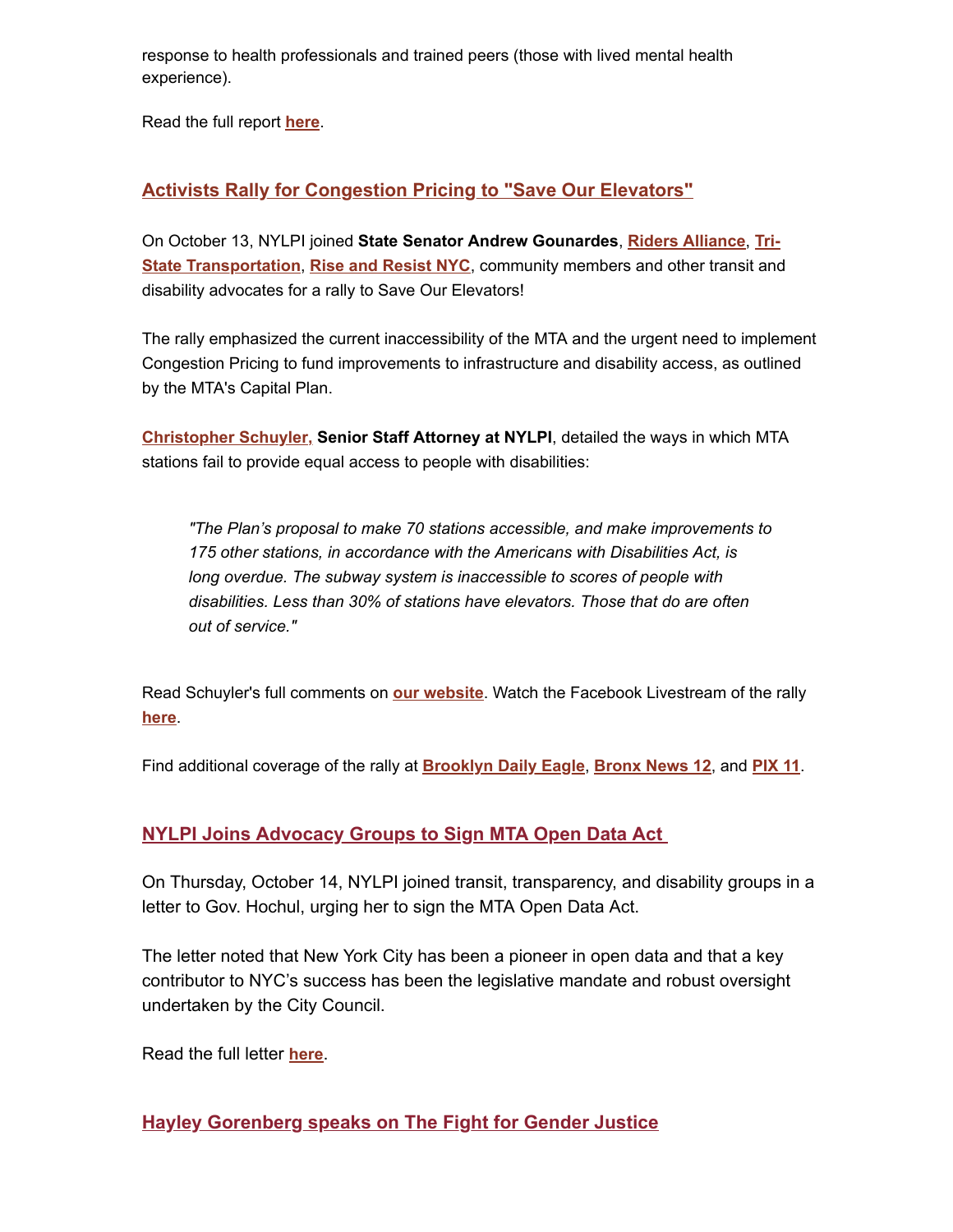NYLPI's **Legal Director [Hayley Gorenberg](https://nam02.safelinks.protection.outlook.com/?url=https%3A%2F%2Fu1584542.ct.sendgrid.net%2Fss%2Fc%2FatcYNHk4Eh2YdGnwBh-YDB7vXk7eB9bEBiBesUNUTX0m3lB7fVFvDPlqLbwN57yokhJM2y6SBtsucUSGtzFOLouP21eLaJSCuCynoQ_jEd_ViEv3uT5AO5fmE11K7IvH8ANH3MPU4_s_JpGnsZoti6b0eP-RpBPzk_8P5rd77ObJKeS0dTfw-OqjQ2xRALF0u5b1_60I8hOGHTk2_EFROM5c20iBlweaat71W9_XmSrv9CHDkrkjJkA3DorT_HqBN8ljwuLXcJppGZzN8nN41KPBghIxoahRE_YYv78Dprmw38mw1CkBKLg5clrJuDNOvOyb_nwvZ1v9Jyor5fkmSn9YuHUInlZ_P1-BZFpRZuzVqCwxD9-_FwpdM2IDzPxB7JaQ2qamo0D2IfRBdlzzydS85ULjMsVG6yeKMDOaMq5K11POdASA92vFfgmutvAKX6NJ57T51c5BFQDeqol0t2MKUvAiWHTUgLaWcL6bsthCIx7GKD25Io-0gcGQEUlieswpVmjwXBweHzm2HHzo09N2qjKULleNLQMcV7g7GwfmuJmMDgziskipLMcEvXWAbDpKenyQGnQglDwzo6bID1Myv2uXF-F2ItmZPcAJPtswi47izon4rQOTTj4HuzNyvozPRTnfxxTgMlJ6s_etv2CzhYzBtTEqCJ0reiEz0xXBVmL2QjvF47HgSdVBeL_M%2F3gd%2FTB8d_DnkQjaR8FQpvc307w%2Fh26%2Fuu9ZJidHoNDz5H__3W6BGFyE0ibsC0HxvNdvHs3oTXI&data=04%7C01%7Crmc277%40shp.rutgers.edu%7C0f7d74274b164f928f0608d99553c0ad%7Cb92d2b234d35447093ff69aca6632ffe%7C1%7C0%7C637705009567045315%7CUnknown%7CTWFpbGZsb3d8eyJWIjoiMC4wLjAwMDAiLCJQIjoiV2luMzIiLCJBTiI6Ik1haWwiLCJXVCI6Mn0%3D%7C3000&sdata=VCRhBaKN2dqsrjXx%2FNjSu9KFHhiF1SystYz%2FI1vzRyg%3D&reserved=0)** spoke on a virtual panel this week for The Fight for Gender Justice. This first part of a three-part series hosted by the Birnbaum Women's Leadership Network, OUTLaw, and the Ms. Foundation for Women covered "Protecting Gender Identity and Expression for America's Youth."

Gorenberg was recently appointed a voting member of the Lesbian, Gay, Bisexual, Transgender and Queer Rights Committee by the New York City Bar Association. The Association's committees author reports on current legislation, host CLE programs and events with leading speakers, and file amicus briefs in groundbreaking legal cases to help shape policy and frame debate on pressing legal issues of the day.

#### **[Resources](https://nam02.safelinks.protection.outlook.com/?url=https%3A%2F%2Fu1584542.ct.sendgrid.net%2Fss%2Fc%2Fc511-KAjM3jU_4OIFtitbRIkaFOEhiNObH952dpTxj1ppEA9t0yiUgQqL-_qKuePrVuPECoRuX-YsNEmT7sDT0Bz2CA92ICKVCLbVYW4oDnWjiceeZjQJ2YuDzliIBH38z7OvptCOuj7Z778uGGGwnFNZCcNIRfo3BAl82iMfgoiQHJEjyJDfEDrmarYQK_NsZT8yMAnFIvCR5Q3AdH4_2nIF2wVMv8RAJDyKWsFmLxMWKyJZvO1-1wOEB_3858mlzCYFBlyuVl3zX1GeyCrxVX6z_MfEFSqUIf0tU8tI43FF0jK0D54QQW6XpSo1odSKFZdnNNc52Vu_-QfC7h1Whao7xREfEAUprIXOSJzMipFXcLaWJhuABF7C-WNSFWbL5HJtQ74nq_0P7mBge7Pzv-R4gSg6lCaWrM2IxViu8ueOwlnpuZZxze8iwK-oRWm_zfd92kqLh_fK8XThbmou7YEW0DIdKj6RiGh4ycuh9RYmFnLGnXFC6GFcVVJ8-vzT3XR9JCymp4U8V0RIYVhKHs4jRS_Ua6QthA6XwB6n9OvM0phJ1NbeIAnmGp7o9AvJKHlD60KRAixSuB5ODWfVoFXP2FX6tpDVFBNnRbdH7LQLL4KnFwtdk4hhRMfnZMhf4jXcal2MyTgYODjZquw4CUvbV8B7DgEgLCyWEQ28yc%2F3gd%2FTB8d_DnkQjaR8FQpvc307w%2Fh27%2FOg6ulQTVa68T8yKU2-_LU1fO5kuPn_GaYDucDuFyvO4&data=04%7C01%7Crmc277%40shp.rutgers.edu%7C0f7d74274b164f928f0608d99553c0ad%7Cb92d2b234d35447093ff69aca6632ffe%7C1%7C0%7C637705009567055272%7CUnknown%7CTWFpbGZsb3d8eyJWIjoiMC4wLjAwMDAiLCJQIjoiV2luMzIiLCJBTiI6Ik1haWwiLCJXVCI6Mn0%3D%7C3000&sdata=6KmHMCy9aGOFBkhgUyzeUQ8f%2Fk59FLffQzpXzOBhHh4%3D&reserved=0)**

**[COVID-19 Resources](https://nam02.safelinks.protection.outlook.com/?url=https%3A%2F%2Fu1584542.ct.sendgrid.net%2Fss%2Fc%2FatcYNHk4Eh2YdGnwBh-YDN7YmTF63ll6X6n82crtvfu3CvH2A9O9CCaqd4b5dp4LZeLjjWe2VEOdQcybP9NyLg9F34ZpeDtl36bHlo37SYlcRtx5DRwjtkcYlv3vxCBe-KH_ZO1JFob6agkRjaij8n2b6YI9IPg6epS4pcbAB_SioXbzsUGxbTnPJ8UJDtu2PqHuzIXVC5EKfZj6kJFKkAFKxJkPptHGotq0G606xcFHHvUTAu8sJlhvo9b74gjkeZaVdLSciM7XDofffs6cKHEBMcYEPlNvpWTpeUF8o4Zq4P4zOFVQIpDgSlz_NWxs_R3G1aUcRVDC8BtVI8h6lkI-rEcWOroVtXIDjCkUK8FFzg_tze580_dC1rrnXh3HJm1T8ms3ZGfAJi-xqxoyzu90-kDhnfd8oA-bebprmxfITaRAV0iMLBxcbTcPNFFI0k2PrBklo2vTkVaTClz_Wvfu0vmWxnGnRFx10i-qko7yd0pzyzwTzB1DvhjDJvG4d97Jze3DJO_WFSPDLyf9Zmm5A6WR3CuZx_4nt-42HGtWsWwnZW1eMKSkw-IaqzU1eJdJ4mnTnmVwC_17YiPqrs0OuK00hjCMY0RLvskyJguLETCQwsCdlBI3Oj4gKJemj5eyvMdpRFGlum2RWgcO9XAjoEKl0TCM3vs666UtUrE%2F3gd%2FTB8d_DnkQjaR8FQpvc307w%2Fh28%2F-CRmr8oiZ_1Pd52li0ZFpZDlX9AfskqREECshUVObGs&data=04%7C01%7Crmc277%40shp.rutgers.edu%7C0f7d74274b164f928f0608d99553c0ad%7Cb92d2b234d35447093ff69aca6632ffe%7C1%7C0%7C637705009567055272%7CUnknown%7CTWFpbGZsb3d8eyJWIjoiMC4wLjAwMDAiLCJQIjoiV2luMzIiLCJBTiI6Ik1haWwiLCJXVCI6Mn0%3D%7C3000&sdata=dpBE7PGxg2KUud2UWpISMgpRr9z%2BIN6rg5JkVaiWEmM%3D&reserved=0) & Information** — This list is updated regularly by members of NYLPI staff as new information becomes available.

**[Excluded Workers Fund Application Resource Packet and Tips](https://nam02.safelinks.protection.outlook.com/?url=https%3A%2F%2Fu1584542.ct.sendgrid.net%2Fss%2Fc%2FatcYNHk4Eh2YdGnwBh-YDHd9SJibiBPUa0KD8YPuy7Lvk8PHtEEmQdC6VbRDpLcBUfJJ5ldJ5be12P6QDB0w8vOBqgVtYyXeavzMgvb7vcpn7o7uDevIUq18SvS2Q8LpA-UWo56v4bzcYS4lTgNdyGMeHMWQxKOBXjeIEcMOdyyFCdrIdlJX47ncLKBsFqs8DjpZ_mYW3j4fgNgn2o4u_OuqfK8PWT7v7Z42QtweSlJgqBwOqxoP-AGhjUF2vLXATIFFw56Nabmb7KjuSTaqcaXmjR7Jvjm7-BRkJfGTI09B24xyMLmyIdruRZM9VJT0ondaADDwV1zsOBTAlm8eaYX2xlBwXjSLdsCzvsnstiMHt2r-VirEqTwbPynWElKelg4eCt-IJH9vXEIo1sSqCtYTLK8_vUjBvRGzJZ3Xi4AOeEeslNcLuVTGajfP_IXkBKK0oDryyQVkkuWtThTXymtwDsyh8weDC6YN7R61FkcD8d1OcY9jTEr-ZD_6DMd3hnym_lUTTIUcMxoVhXznov5--2Ub4aMw95Ar2ZBL04cekDg7-w0UHxdcLu9u5mtg8VIkvDf1x_X6DFjFzkK28zlIwtnpr4zC9LjYzKoKlOf6bCa1573LWZlNFbAsIN59a7HEDu3ohRZ1dwVYPDuch88CGAlDCnjO_QlVyp_cPLBvYsGs7cRIrq9BFTeufzw3JhZRk8BIod_Me3LOydR1gvI9e8WqEqHARTKTIz_f9m9kukPaJSN8o6iB2Y--uM8T%2F3gd%2FTB8d_DnkQjaR8FQpvc307w%2Fh29%2FGVF9tSur92Il4w7fEvfmBgkVyHhptvQZ9zQ17VjRpXc&data=04%7C01%7Crmc277%40shp.rutgers.edu%7C0f7d74274b164f928f0608d99553c0ad%7Cb92d2b234d35447093ff69aca6632ffe%7C1%7C0%7C637705009567065228%7CUnknown%7CTWFpbGZsb3d8eyJWIjoiMC4wLjAwMDAiLCJQIjoiV2luMzIiLCJBTiI6Ik1haWwiLCJXVCI6Mn0%3D%7C3000&sdata=csoWtHvzuRssUrQ3DujfUTk685cjKaOBEnxdG0lLkSU%3D&reserved=0)** — The Health Justice team is excited to share our new EWF Resource Packet, available in **[English](https://nam02.safelinks.protection.outlook.com/?url=https%3A%2F%2Fu1584542.ct.sendgrid.net%2Fss%2Fc%2FatcYNHk4Eh2YdGnwBh-YDNsp4_aJNG3Gz1fmg6du36CzuCXLlQnqopPRG-23aIWTkN0CUgVVD1uEPRQPVvLojqrzILECSFSTU1vyD_oQ3b256WoPe_uH8fkkuahUZI9yQjGTq5qmHpDuN7ZhmlZvJ4p6laHASnvqb5UYmLLRl80ZCPnlEn5CE5Hgvq7Bci0hKp5nHkVwh0yIaAzZLuEXM6aesagZpxnP5DpB-8yJ4NkL4m2xzEou2vw-D9AFTzKg_cWbCZrsgBhf8LV5sJjZv-0Kbn-g81G1PmJ7dVART-xIKRmyNYm2d_KASfGCJpVz8gacrw2MEnYQaYaIdiQU4pdoCUFsUsk0fQbMorAzEp9SCRLldaVlJwC6RzJs5rL42_A2a-p-YCR19Lekdtz8Wadvue_CVwqlk9YlLHEjBBNC2OyUGVOz1ecK8kKJ7HPPj-VrS-nDvUNzxP7M84kEeNTHiDgH57GLfMzWFwVBkIo482AZ8ewKvDzq9CKhxY0nqcQ6BzLGXBRj6veNXcyUApDM77DecjPMDDFQRmnOQKHG5SIGZn-vIYkBPZW_LMhTIpyM0M8CEeZBslVKOl1yBDUrRHHX4S5rU97Z7KGUoUGjHgiujLxw5wK7fSBfQJpLz69guyxqg_NCT83etUw3CtdcptdIVPKuwv5foh5o0GjTVXaexCQeoZepMJoUnCWOGH6gfyEP9DeLiOEjBuMqKQ7f3OUo6weeoV7mBPDVKgw%2F3gd%2FTB8d_DnkQjaR8FQpvc307w%2Fh30%2FpxM_EtfAU9hc85tG3UdDqA9oFjkKyHLQRu3rn42Q8j8&data=04%7C01%7Crmc277%40shp.rutgers.edu%7C0f7d74274b164f928f0608d99553c0ad%7Cb92d2b234d35447093ff69aca6632ffe%7C1%7C0%7C637705009567075183%7CUnknown%7CTWFpbGZsb3d8eyJWIjoiMC4wLjAwMDAiLCJQIjoiV2luMzIiLCJBTiI6Ik1haWwiLCJXVCI6Mn0%3D%7C3000&sdata=lwogSQIgYc39qvNqe1tZoCRJIKIUWHJ3uPL5IFAimC8%3D&reserved=0)** and **[Spanish](https://nam02.safelinks.protection.outlook.com/?url=https%3A%2F%2Fu1584542.ct.sendgrid.net%2Fss%2Fc%2FatcYNHk4Eh2YdGnwBh-YDNsp4_aJNG3Gz1fmg6du36CzuCXLlQnqopPRG-23aIWTkN0CUgVVD1uEPRQPVvLojup7HB-UJkQxhuB-dWDY_MmHhOPdOsaBBrFvR7EQZCLS-dTWM6lqQ4LXpXVDBfF3JUY4QSPhdXGNvg4_c2Zm0u5DAOxLrczMO5CDSjNbjIbpTgcfMTNzjLAwQjXxbdHTW5HcpCFK32qsQe6QzxvurYjDTaHdVB5LR-Xl7uTTQV_ZLLLV27MLqKI_NO7yF768HiIA2qCcjalFIFAwtatmrWFuo6eHmM2Gsi4URGkSmC_nFs7RzoK7r65_vofc_tmeqOhlCWjAd0UKI9Z_Twa70sY8yJk4BYmlIb5ovsE4lLCf_mmg0CbELVNgFHhhTUSwwEWlLg_L9OwYJsB1RGcA7dSZmbJCYmGne8IEoOk6cfjVwgArLG8Y32VILP13R65hdZwnrdamDJhFTbUwBfme6ZWnSsrMRL6_VhH3KcP_ZK8VVFzF7Qq8-ynH5M9FVhx_5LRG8ifw0kfN2jJoWuwY6WkGVSBaLASCz1qozd5RE2DpM2bEbVbobU2SUv9XWghMC2SJRcfvG8TrkWaqD7L02r8LR1FeCqyq2Yc1IRUfSd8v17S_uLyl042wa30fi4ewplTEVdyhIUFGXQy8iwAmvT5OFlCg0g9gEXjUp1EFU3lwX10hCBrnrL5FPWuKBu3NBKkaqz3pEx51qbMWXBeZA-U%2F3gd%2FTB8d_DnkQjaR8FQpvc307w%2Fh31%2FL9BvPWWLrSQUKrg1PclKD7HgV4hoqUkHEGqaMagp2qU&data=04%7C01%7Crmc277%40shp.rutgers.edu%7C0f7d74274b164f928f0608d99553c0ad%7Cb92d2b234d35447093ff69aca6632ffe%7C1%7C0%7C637705009567075183%7CUnknown%7CTWFpbGZsb3d8eyJWIjoiMC4wLjAwMDAiLCJQIjoiV2luMzIiLCJBTiI6Ik1haWwiLCJXVCI6Mn0%3D%7C3000&sdata=bTUMoTJo%2FblqzYuK9WymwM%2BWCHWUTwR1wwdDTRUD0Qs%3D&reserved=0)**, to help New Yorkers apply for the Excluded Workers Fund.

**[New Medical and Healthcare Rights Calendar for People Detained in Immigration](https://nam02.safelinks.protection.outlook.com/?url=https%3A%2F%2Fu1584542.ct.sendgrid.net%2Fss%2Fc%2FatcYNHk4Eh2YdGnwBh-YDApUARB_ZsWMqeTfMEiLPQObC_rz3_TxdA_TeFL5a3wrSiLdUVJ--2zzU8WHZrxdnrkDPNSEwC5VPXeATi--NrJSVkK1V1FpMQSs9whRpOoXfcT3eCQvXWFQ_MM9Ozq9t09BHEko19FSJyqxcTh7rQIiAFZraIBp4yukcUf7M373DWUSUjTXNkUPv_iZmuZnSkChSWkLAKxD6rFqSChUazuvQ7yJTEnryaw2BGNfstiv6eNzJ9NVBaBYP-L5wUrqk-0ydHN7iwrMKRVgEsUK3jtanb6kgUQrqnB5WwzGY8ivMK388IdByuvmRNTIwGU8mz4Yg5f-eHGeJDEC2MSKYUvSaY00ovu9nbl3FeQ-ZujyyYHYM0pSO-mtwXDJRIVBUJeOUzDr1l6izKQ79YS1tCIj76gKuxyB5F9rTstx-LaFmjzL24JMLSAYKDg1cx8KSXuNA8jvUWDvtgeVNnf7iF95_42QkEpBaSTV5z-j4_StNX1Y5e3Ufi1zY6Mb77R-KRW4fL7xGtBAZ90Kx21CHpBGDYCXOuAkl_3nV_fCjvEBv_d9jRxfcAJyT7r8THJptba2jmx22BBNKHtu75uIs_zoECspq6tiKipb56PXTaevlYFsSs8oxwGyv7X5X5DZ8eUNza0P987YFiN3OA34kM09LsszNzpN2SLWFy69k1IHZ7afVes0hQHF7AxN08ZXDaHxzvJ1sUu6oIgiiQbOIalu3-axilPiQsVgJRXz7m4IA5rAUpWuL5Vy7lvcypdAFkN_C7Z5mk9OxXh0sjPUWt8%2F3gd%2FTB8d_DnkQjaR8FQpvc307w%2Fh32%2FWydOU64D6POb2XW67Rq9i1-mbpbjhWIqR-3MorkJp-g&data=04%7C01%7Crmc277%40shp.rutgers.edu%7C0f7d74274b164f928f0608d99553c0ad%7Cb92d2b234d35447093ff69aca6632ffe%7C1%7C0%7C637705009567085147%7CUnknown%7CTWFpbGZsb3d8eyJWIjoiMC4wLjAwMDAiLCJQIjoiV2luMzIiLCJBTiI6Ik1haWwiLCJXVCI6Mn0%3D%7C3000&sdata=b79mNNYvqagxOHkJwUHuLtDSc3AzAvy38HQaiXYiIZY%3D&reserved=0) Detention Centers or Jails** — NYLPI, in partnership with First Friends of New Jersey and New York, has created and distributed an easy-to-use resource and calendar so people can keep track of their healthcare needs, medications, and requests for medical care while they are detained. The calendar also provides information about people's rights while detained, as well as contact information for resources to provide support. The calendar is available in both English and Spanish.

**[Special Education Remote Learning Information, Contacts, Resources, and](https://nam02.safelinks.protection.outlook.com/?url=https%3A%2F%2Fu1584542.ct.sendgrid.net%2Fss%2Fc%2Fc511-KAjM3jU_4OIFtitbRIkaFOEhiNObH952dpTxj2_0NeoEWI0K1-YCIKyYT2-7-wQc1Ulw6TFl0RykPxDWeycufONksoMxWnanBfE0VeNjNa7rfFqaCbqGIOuLXYv0mnkJ8uDGuvAx825IEAuAvC5NpAwsg_9U-ZL3n1cMqt2wkYrp-KPeW4Tr_KKTT7d9DHe9mRb2hftDgVwQ0Z9qE_hsNkMwfHKvU-tAGZyf3t7HlCisNtH0_o9iEtuU2GHU2HSz5CSJQKrcPu5tY4GNLpm8PslKPjh1US28_5WWRKyKwuzFhCkOuwHYv4K4p6pjYxypuFIMAahXj6Q_g_VCFIQbnM802UfWjqdbINYqOaVRsfFq7SEPnIyWckvDcbyehNhNpleoANp9lBsI470cne8HYubqm04mtE0Ir4Bw9NS3DvHzRO0lVHsFr5MPfJVSGpEBozB_Er1vFbs_SipCLdFk9VZC8aKzT3t9T9YwlQNzAUZqknW2Gd-_mra6rHzC25ya1rPr5mdF4ZZbq-TZ8BKjqpM1O8ZzOUrsLhG1_TGOR_B62OLMPvxU273gW6alCnXq0xGCArN3G-llsgkt7tcjvSosF4XDqkx3_fSd7XncFYvuNNT5qeOURzmYF09FmdLjJG84KTCMACxdQQWyFBIx090PNu_SxWxOcekcJcmjWZgJcyRn0CBTxLkmqxZDqrSvYZy-7n7GG3eT4fFD9LU0sp-BKX1wZArnM1dgN5G4k5Zvxy17eYZ_yCjQHne%2F3gd%2FTB8d_DnkQjaR8FQpvc307w%2Fh33%2FimhlFXhulWw3nEg9b8Uu9t6Z7fRJ6EO6kS6d2LFECaM&data=04%7C01%7Crmc277%40shp.rutgers.edu%7C0f7d74274b164f928f0608d99553c0ad%7Cb92d2b234d35447093ff69aca6632ffe%7C1%7C0%7C637705009567095101%7CUnknown%7CTWFpbGZsb3d8eyJWIjoiMC4wLjAwMDAiLCJQIjoiV2luMzIiLCJBTiI6Ik1haWwiLCJXVCI6Mn0%3D%7C3000&sdata=CUCig%2F1mf2SDbVuKhZW%2BGHeTAd%2BRs6ptV7%2BZWk%2FIZaM%3D&reserved=0) Links** — This list of resources is updated weekly by our Disability Justice team. *[Updated Oct. 21]*

**[Know Your Rights Special Education Training](https://nam02.safelinks.protection.outlook.com/?url=https%3A%2F%2Fu1584542.ct.sendgrid.net%2Fss%2Fc%2FatcYNHk4Eh2YdGnwBh-YDNsp4_aJNG3Gz1fmg6du36CzuCXLlQnqopPRG-23aIWThz6MuCng2H2qN-gkjN696CHg62srNa_I0LHeLxJW4VuQ5YB77oc3MQjuXqE96frVO2DeKo8GletbM3ivdV6OEckc3rAh0HO8RpzC-w322QIvDW2yf4Gn6HDwg6h_6jgi3MAlPEfq1V_BCVB8HB_XsU88LKxJyt8J3ko8D0CyCk_X0okufbkLJreul8pLLuMIgRInnqHZxIPQGkwI5Xbm4pUQc0vtSzuIZEjb3higUIEY0qsNFUC2CZ_LNbKmyP8j-HU3R6IPLAStB8aFy98tXleqAcBrctn4MY5qz1Q-35t-_stvp61cOh_cwSevcnfoGH1xfWY1Z3uplUo9OUfsAXnEk4tg949w2ELRJa6zIUS6sPR1uDRTJVDZjJ-PiqDVOy9J60ORFUgSZhUyA_7RfqZ5DMhv-S67Sy3NkZtpeA9uNLvAB5Qbsyr8cywOpLer3M-m9xF6ym9-YOvN352C2oVMTf3On0G_EtrPl2syjbRPFmBErEzlvXp7Sb-8ESlKTCkVckGqwM3el0q-M6ggBoOBvIsNlcNUQFgRlNW24MvNsKnGUM3WVpH8iegOrjDDPLbkOUde9XBovbzdtavdIzXP3yyPBzQj2wi9tlyJQWEGiFCm-Ed8ZaT4i6jVEoyM5spSjyMf1AIUGsCfPXPh7ZhCtqiHmRzDgujTQJjU7e6PqDccXA1n45wiZkn6N97wE1_RgyamyWh7GDtQdtFnJw%2F3gd%2FTB8d_DnkQjaR8FQpvc307w%2Fh34%2FmV9E83ebOjqf5rXIKGyg-egrtKK1X2ExpSZt9Bi1QjA&data=04%7C01%7Crmc277%40shp.rutgers.edu%7C0f7d74274b164f928f0608d99553c0ad%7Cb92d2b234d35447093ff69aca6632ffe%7C1%7C0%7C637705009567095101%7CUnknown%7CTWFpbGZsb3d8eyJWIjoiMC4wLjAwMDAiLCJQIjoiV2luMzIiLCJBTiI6Ik1haWwiLCJXVCI6Mn0%3D%7C3000&sdata=EuJOpDa6xkMZkWmV1aLfFsEas6FHz7ljKkvZ%2BlPplIQ%3D&reserved=0)** — Our Disability Justice team recently led two "know your rights" special education workshops in English and Spanish to explain the basics of special education rights and procedures. **Click here to access the English [presentation](https://nam02.safelinks.protection.outlook.com/?url=https%3A%2F%2Fu1584542.ct.sendgrid.net%2Fss%2Fc%2FatcYNHk4Eh2YdGnwBh-YDNsp4_aJNG3Gz1fmg6du36CzuCXLlQnqopPRG-23aIWThz6MuCng2H2qN-gkjN696CHg62srNa_I0LHeLxJW4VuQ5YB77oc3MQjuXqE96frVbwAWZbsBgcEF_HCI3JzelK2zRifhSeGX-3IoflgKLRLALyZGGO2gS7ibOkBsSZnOAw85nYRw334O6Lnb7_zOES_09psqvlulzDOAU8YnoZuc7bBEpt7mOI6ZmSzheNzioOK96YV0QR2bZtSFW_zz0NsIi8hFAWnFZCwOfJ4FHEczQW6W3j03MviMwURjPp4UHkxXf82c2y3VR2NbPOWGXhfhJhu4wPUtxF23Xiag7MinmXLeCA5xscChuZWMzzommH6z-WBURHmUuGaQrXUTWxEPrVAndeCmKHzni1VYcE2ayXa2WOYPYNVO0n3eEC4o8IYR7P8SaYrWWcEiwmCX7onp8iylrOnI-yA2bEofpRQED3kBW7EHovhzMaYcET7ypmSVmMt1Q55unJ0oKg3ItF55XPN1QJJSAfjgOVyZJP4h-UMCw7be-7Ook9z7vxo3Au19EA9gItUeDMyMrRRJkl9MT_vrGRVzQ90cm24l2H3oljHklA5TsErxfCTZw35MoK77U74HVcFyYzm6PXquz23w1id4Emrqfq_S_EX6jGlEpg-21LGEU80jz7aC9FRVWI5m2fwoPaQd_iVxISpwP6nDxD5loy4XsoV_9gcMc0n-EeOzS0XB5ZY-_gz9yfGXx3cFjW1VmHhPw8fY5AUW0ZTTRe5ckbUgsUyDGH-WPe9i14NULrvwyJqXGeyOtIMoMmnuUFhJnvBiH6aS1k_ew0PCn7daLnlKcRMqjE2uFfwNckv2Y4_gMZzvrR4ao8v52drpYBVGlgDc7ylgMBm6lQ%2F3gd%2FTB8d_DnkQjaR8FQpvc307w%2Fh35%2FudkSUJJ3ns3XZnh6kFXi60O9bc8szKDhgkSAB76CQh4&data=04%7C01%7Crmc277%40shp.rutgers.edu%7C0f7d74274b164f928f0608d99553c0ad%7Cb92d2b234d35447093ff69aca6632ffe%7C1%7C0%7C637705009567105049%7CUnknown%7CTWFpbGZsb3d8eyJWIjoiMC4wLjAwMDAiLCJQIjoiV2luMzIiLCJBTiI6Ik1haWwiLCJXVCI6Mn0%3D%7C3000&sdata=XaMzVJ7ARO1GJq9RRHyowD0gDbICJqAx42boTUYqG30%3D&reserved=0).**

**[Taller gratuito de educación especial](https://nam02.safelinks.protection.outlook.com/?url=https%3A%2F%2Fu1584542.ct.sendgrid.net%2Fss%2Fc%2FatcYNHk4Eh2YdGnwBh-YDNsp4_aJNG3Gz1fmg6du36CzuCXLlQnqopPRG-23aIWTplACOHuGaFERynPePW1NY_YF9A-4sHfScvcU9OxA-IEzeiIIKyNlAswevmRx83McDRHNWMJpko5cM5TXX0R-CxWdlaVO11t6v_Yb5bvxgUE1are9PjkxmWE01T9pxsMC6ZjuRYVM7oMJNuZf52z136PIbncUorsCycm0sjgcxSXKN71RyoVa1qbvSgkHkWIWbqoVsiWohIkc6lW-bMVd0M8NfIHriBH4ZbLhUyGNWkvjAI6Ko_roqcgvmtyBWUXFRaRpq3XbcLvrVYHYumB169TOZCn0tpz5OUD0p4AHrnmMTBsRROLLBAe2_X018xIsoT0yWHo4MPog3NfzovkDSiH-DJN4UNl6Ok9OBP-3Gnw8I78XqCEG4rX4SRrFdtsML-hkkYWq0UQxRZY0GIF6IOW6g5-atjnMNmRS0wiAoc2GxBrU0iX27IQSKYC1oYkuRchqqY5IRCmdMIERJifmWzBnZ7PkIo5yPBN3RmuvwXytibQonVpnQ_EZ5xcLu56uni3TA80A8wprOyxZoiFZJCJxq3UZ_ZKUROwq10JBIYCiNjD--qpLhTIFovGY0OC-TDPrSXreFda5XcpRJICIqL9NX3SU2QNRo_aq1N4VokgLnaYbJPNVtIfa7jOFtr-d_EowmPJTRc8YhuvblHCJdyomngdirsURcVV7zFTOzJTpdK7sYqeQ5QQDhbHGyuJg%2F3gd%2FTB8d_DnkQjaR8FQpvc307w%2Fh36%2Fah-8P2r-Fwb1O5TE6ftQQYdS2sgczteycoh2oZgmR7c&data=04%7C01%7Crmc277%40shp.rutgers.edu%7C0f7d74274b164f928f0608d99553c0ad%7Cb92d2b234d35447093ff69aca6632ffe%7C1%7C0%7C637705009567115006%7CUnknown%7CTWFpbGZsb3d8eyJWIjoiMC4wLjAwMDAiLCJQIjoiV2luMzIiLCJBTiI6Ik1haWwiLCJXVCI6Mn0%3D%7C3000&sdata=eMkdiGwHg%2FFwSh%2B8Blvp%2FviMAuUUVp79f3%2BU5BaZBas%3D&reserved=0)** — El programa de educación especial presentó este taller para darle las herramientas necesarias para navegar con éxito el sistema de educación especial. **El taller se puede [accesar](https://nam02.safelinks.protection.outlook.com/?url=https%3A%2F%2Fu1584542.ct.sendgrid.net%2Fss%2Fc%2FatcYNHk4Eh2YdGnwBh-YDNsp4_aJNG3Gz1fmg6du36CzuCXLlQnqopPRG-23aIWTplACOHuGaFERynPePW1NY_YF9A-4sHfScvcU9OxA-IEzeiIIKyNlAswevmRx83McXEwJvuwr6omSkNZ2QvnVNG9mKL9ABZ3CHuyK52zRK-mC03dmhEw7lUa81QMjqYPCe4-7uRod7Q5HR5hunfHVtJQSNvie6JdImGQ0tXkOEqENRhvzRjF0uxW5ZU3FmklT-Fpu-K9xmJMWilzNuK6so_gcSr__myX9Wz3LJbG3WD23jnFvvIcyZXuRwo6Ex3RrUK8B_tjoK6k0mPSh9jT2qFdh3eKtJj5TPCxCOr8yK7deqM4xUaqJIRk7ybUyO6qfIKJnJVo0MDcdmpff4R3lPsCJ5odg8_5OJ-mhbhLZOtZSjgB7O-rqfrccjmjZV_FLqKrjqqjHniSnWIOZ-RLR3LOYgqMvxRNUziHvhKYZZbq6u-MEReIniUEmgokJB2yVgnFCOujpU4XTTBJakEzfD6h-mVSMO40eKYI4zuXxzwr4xNtFAK4VFMjOuJlxtbanigUNMgblxkV5ud-kBkZ2uyQkgOE8Xr2Ck5fdgXbeIyVTMCMwco1h5WsEwCqa3R56OmpNfP_WRVriJwh7m6luHeXvYoEnZ6UZBJwHNkm01WcK-wiWrQ8JpvqsA9p9M93axRBgmGc_-QIrXkxBu0yUmvj3ORTJ--qgp630doABNHd0wfhSTbTRNOe_kTeqNITm%2F3gd%2FTB8d_DnkQjaR8FQpvc307w%2Fh37%2FhqCYnhviIWfne5lty8pcPNRDsLvz2k4ZfeL5-AJYirw&data=04%7C01%7Crmc277%40shp.rutgers.edu%7C0f7d74274b164f928f0608d99553c0ad%7Cb92d2b234d35447093ff69aca6632ffe%7C1%7C0%7C637705009567115006%7CUnknown%7CTWFpbGZsb3d8eyJWIjoiMC4wLjAwMDAiLCJQIjoiV2luMzIiLCJBTiI6Ik1haWwiLCJXVCI6Mn0%3D%7C3000&sdata=7ho0GlTNr7hNzVHvPrk10XlUqbMIlcrQs8iqynnjB08%3D&reserved=0) con este enlace**.

**Vaccine Guidance for the Return to the [Workplace](https://nam02.safelinks.protection.outlook.com/?url=https%3A%2F%2Fu1584542.ct.sendgrid.net%2Fss%2Fc%2FatcYNHk4Eh2YdGnwBh-YDHd9SJibiBPUa0KD8YPuy7Ka3eQD_Q92jb_bXYu2FfoUxVRykgoGeOacs7CxUoB9qtBqlXlPE-XV3mo2z8CiM0IFDamV6kfcARqtiR8jy8ViN7UcCvPbu8Ijbt04qdsIbEw3qCcr2326Leoz4ZZtLcRLfZx88ZvgZRNd8UUahFyGC2tLe4HB40PLWQwH7DJxK_octzokkFyzND6BVK_JxILR_WcpkmVaxU9co9jimZZ5xfsQIszM8vNuXUJeOgD5Vr7aKpxggU0TcOJdHq0nTK2kOTihb4Lodyf8KHOCegVDcmiL22q-QyQnAKJfN02I0Td-TrVP1hBxRoN0NKbum93plwZ8DDHw04e0thq3b0v840gDJvWav1HeesT27xLdomTUR7Hz-BUEk7em_xwg63wVvM33GFAOFi11J_ASGMkyXRj9Q2apZjxtw8VT8ZdDoCcyQ-VT_pNPEayuYNQB0ZUm8HdU_7hYuKbJF2mywUc6cVYiTy7pU-NfdQrpXssMzZ42qs3eM1dirjFP-xpfeQHjSc0U-QOvLCXd18432c02_eGqNDLBkZHMNiMHltMnFtH-JY4qUeokfZ1MQOaVdsP6pHhpyyPsGDDWvazz6nndUORiu52UEHW3Jl-Cs1j6LH3Cv5rEMjSd2lyNaFccf9GvSUOOgOYaf4rgLCfDJRAZNwodt1Z60XmdI2gsQE8E9A%2F3gd%2FTB8d_DnkQjaR8FQpvc307w%2Fh38%2FXb_0L4Fdl0lZ9h0JMT8fdEArrvZJjcRTx6McQFGZRd0&data=04%7C01%7Crmc277%40shp.rutgers.edu%7C0f7d74274b164f928f0608d99553c0ad%7Cb92d2b234d35447093ff69aca6632ffe%7C1%7C0%7C637705009567124964%7CUnknown%7CTWFpbGZsb3d8eyJWIjoiMC4wLjAwMDAiLCJQIjoiV2luMzIiLCJBTiI6Ik1haWwiLCJXVCI6Mn0%3D%7C3000&sdata=8W%2BS9nSWlJoBBbPeVwLNvHWx5aLK7WwzRc4eZHKWP5A%3D&reserved=0)** — The Pro Bono Clearinghouse created this guide to offer advice to employers who are seeking to bring back employees into physical workspaces, with key considerations such as vaccine reporting requirements and institutional mandates on vaccines. This guide was written by attorneys at Morgan, Lewis & Bockius LLP.